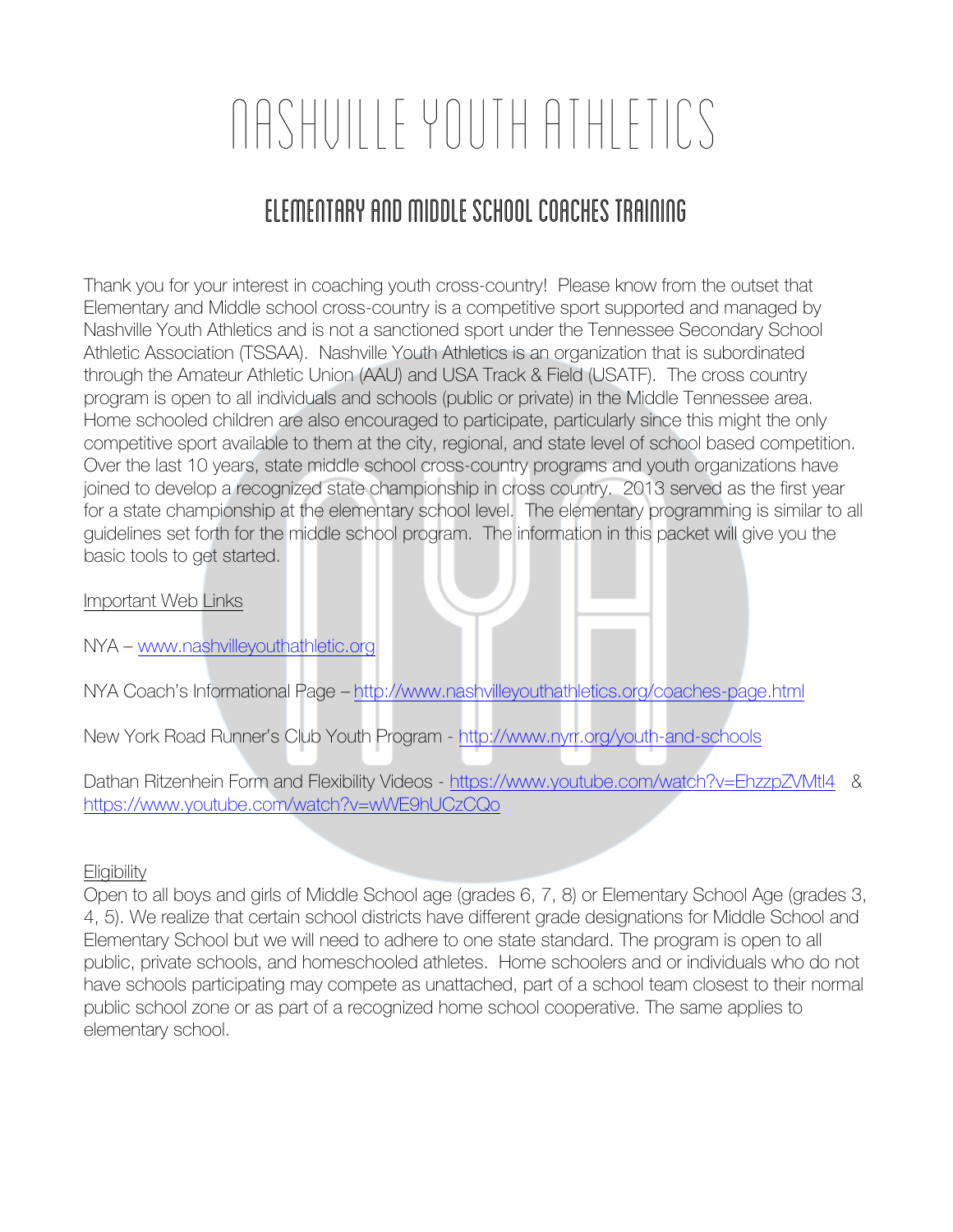# Distances Run

Middle School  $= 2$  miles; Elementary School  $= 1$  mile. Course maps for the meets are available online under the meets tab.

# Insurance

Practice and Meet Liability Insurance coverage is provided through the USATF (USA Track and Field), our sport's governing body. If you need a liability certificate for your practice site you will need to send NYA your practice location and days/times of practice and we will send you a certificate.

## Costs

\$45.00 per athlete for the entire season (one meet or all 6) please visit: http://www.nashvilleyouthathletics.org/registration.

For those athletes who are not able to afford the program costs, please contact us about our scholarship program.

\*\*Program t-shirts and sweatshirts will be available at each meet \$15 for child sizes, \$20 for adult sizes, for T's (pricing for sweats haven't been set just yet)<sup>\*\*</sup>

# Check-In & Bib Numbers

We recommend that all athletes be at the race course 1 hour (30 minutes minimum) prior to the FIRST race start time (usually 2:00pm). They will need to go to the NYA tent to check in and receive their bib numbers.

Please head to the check-in tent upon arrival to the course. Check in will open at 1:00 and close at 1:45. Either a coach or designated parent should pick up your packet at check in. In your packet will be a list of your athletes and their bib number for that week. It is your responsibility to make sure the right athlete is lined up with the correct bib number. Clearly it will cause big problems with results if this is not correct. Double Check! All athletes MUST have a bib on at the line in order to run in the race. Bib numbers should be attached to the FRONT of the athlete's shirt. They will be given 4 pins to attach the bib. It is vital that the bib be attached appropriately because if it is not, it will cause problems in the finish chute and consequently problems with results. There are 4 small holes on the bib. This is where the pins will go. The bottom of the bib is detachable and will be quickly pulled off by a chute volunteer once your athlete finishes the race. If a pin is attached to this portion it is VERY difficult to remove the tab. There is a picture tutorial online. If you need help, just ask.

Course maps will be posted on the side of the black NYA trailer for reference.

Each team should have a designated area to gather before and during the meet. Once your team has arrived and bib numbers have been properly attached, coaches can take their team on a warm up run followed by stretching and pre-race routine. It is important to increase blood flow and range of motion to the major muscle groups in order to prepare them to run. We recommend a dynamic routine as it has been shown to be the most effective way to prepare. A dynamic stretch is one that slowly works the muscle in its full range of motion. What most of us are used to doing prior to an athletic event is static stretching: holding one pose for an extended period of time in order to elongate the muscles. This should still be done, just after workouts and races. You can find sample routines for both dynamic and static stretching on our website.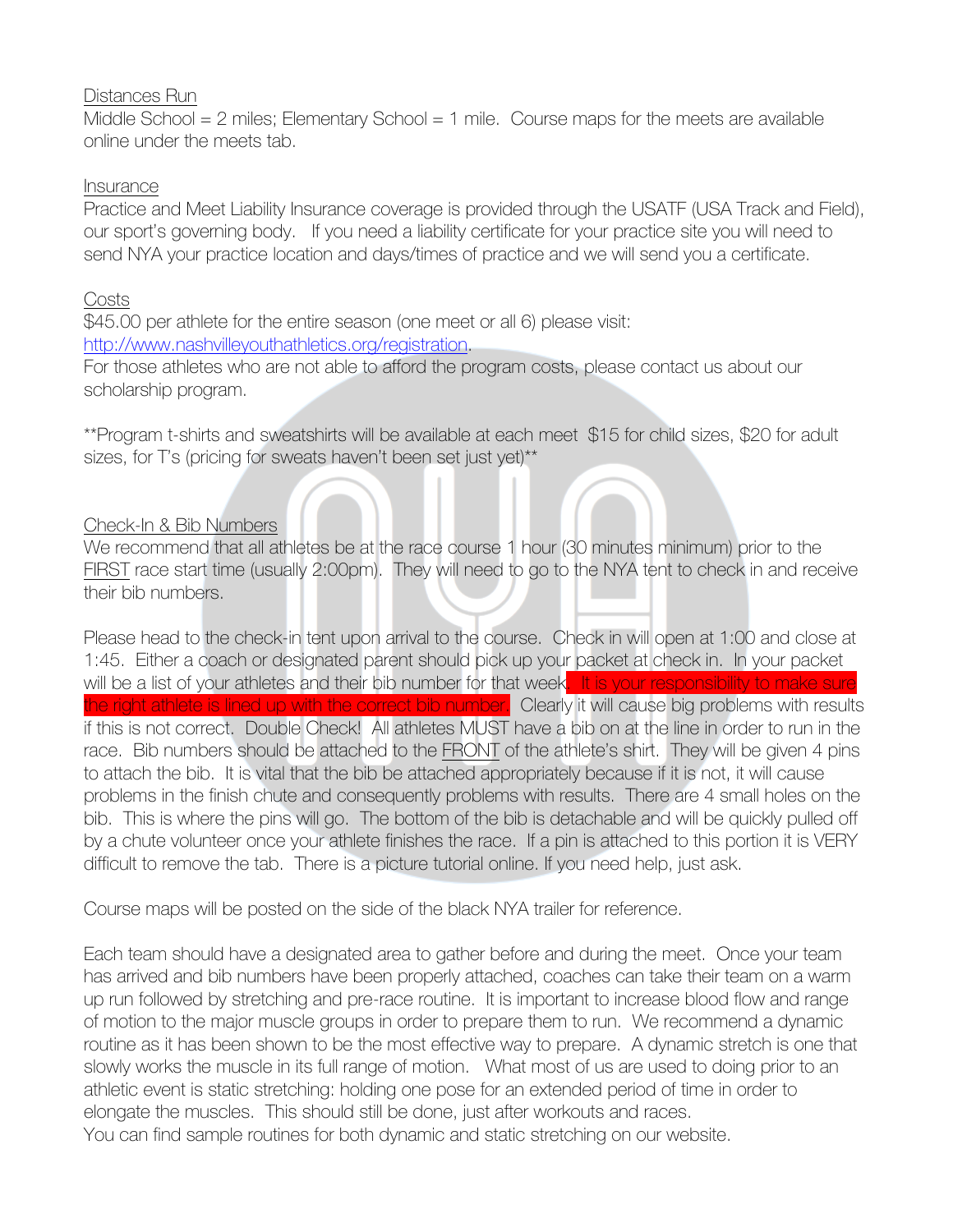#### Start of the Race

We will make an announcement 15 minutes and 5 minutes prior to the start of each race. All athletes in that racing division should head to the start line no later than the 5 min call. Depending on the size of the meets, we may or may not have boxes for teams. If we do, you team will be assigned a box (painted on the start line) and the entire team will line up in that section. If not, toe the line wherever you can! We pride ourselves at being on time with these races. Check-in will shut down 15 minutes prior to the first race start time, so be sure to have you athletes there on time!

#### Finish Chute

Once runners cross the finish line they will be funneled into the finish chute. It is important the runners know NOT to stop when they cross the line but to continue walking forward and stay in their finish order. This is where their bib tab will be pulled and is an essential way for us to tabulate accurate results. It is also important to keep all parents and spectators away from the chute. They can talk to, congratulate, hand water to, their athlete AFTER they exit the chute. Encourage your athletes to cheer their teammates into the finish once they are done but please stress that they MAY NOT run with their teammates NOR cross back over the finish line. A cross country meet is a new experience for a lot of folks. Please help us educate friends and family in order to have a fun, safe, and successful meet.

Please refer to the Meet Etiquette & XC Rules Document on the Coaches' Page on the NYA website. This references pacing and other rules of XC that can be enforced. We are all leaning the sport and, depending on the occurrence and severity, may warn participants and spectators of any infractions but know that at the State Meet, they will not be so lenient. Disqualification can happen.

# Fall Developmental Cross Country Meets

9.10.17 - 2016 Season Opener - Percy Warner Park (PWP)

9.17.17 - USN River Campus (USN)

9.24.17 - PWP

10.1.17 - USN

# \*\*\*all above meets will begin at 2:00\*\*\*

10.7.17 - NYA Nashville Area City Championship - PWP

10.14.17 - Nashville Region Qualifier – PWP (must qualify here for state meet)

# 10.21.17 - TN State Meet - Knoxville, TN, Victor Ashe Park

Registration for State once qualified:

Coaches will need to decide with their team's parents whether they will be registering the whole team or each individual that qualified will register themselves. Please make sure everyone is on the same page to avoid mistakes for state. The link to register and registration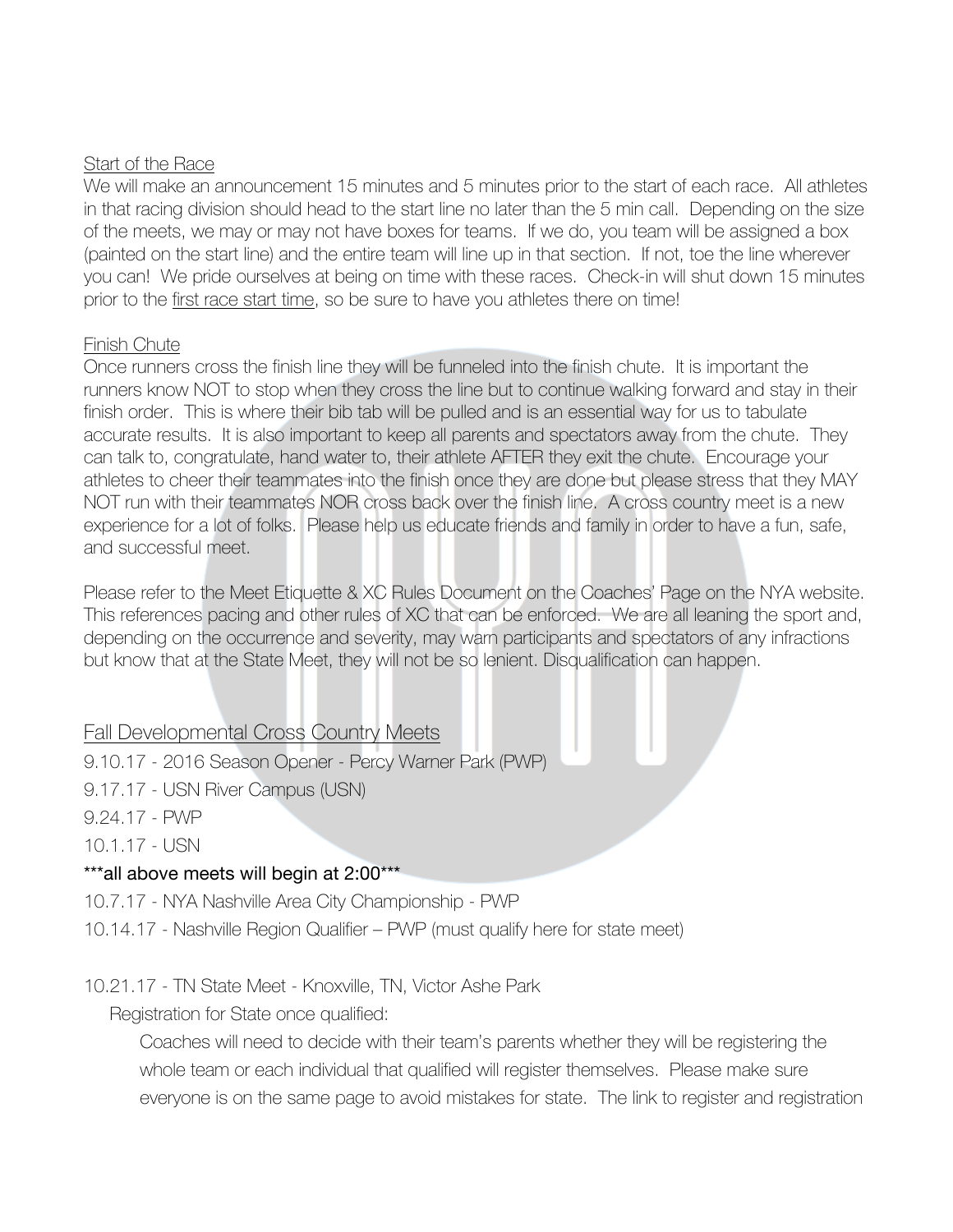tutorial is on the Knoxville Youth Athletics website. This must be done AFTER the regional meet and with qualification!

Our fall season consists of 4 regular season meets and 2 championship meets. Our first 4 meets will consist of only runners who have registered for the NYA season. The NYA City Championships attempts to bring runners together from other all other conferences in the Nashville area. Since cross country in Nashville is so fractionated, this meet is a great way for everyone to see some of the competition they will be facing at the regional meet the following weekend. Any individuals and teams are able to register for and run in this race. NYA's last meet of the season will be the Nashville Area Regional Championships for Elementary and Middle School divisions. This is the qualifying meet for the TN State meet in Knoxville on October 18<sup>th</sup>, at Victor Ashe Park. The top 5 teams per division per gender and the top 30 individuals (ES) and top 25 individuals (MS) not on those qualifying teams advance to state. This is the only qualifying meet for State if you reside in our region. You cannot qualify in another race or by previous times.

#### Inclement Weather Policy

In general, meets will run as scheduled. If weather forecasts call for threatening weather, please do NOT assume that we will cancel the meet. Meet officials will be out on the race course from the morning of each meet through the start of each meet and will assess the weather status as it stands on the race course. IF THERE IS ANY CANCELLATION, we will make an announcement on our webpage, facebook page, and twitter account. If possible, we will attempt to send an email and/or text alert. There is an option to "opt in" to text alerts through your account on the registration site. This would be the only reason NYA would text you and may be a good way to have the most current info. As a general rule, we will run in rain, and even heavy rain. If there is lightening in the area, the meet will be delayed for 30 minutes. If at that time there is still lightening in the area, the meet will be delayed for an additional 30 minutes. If after two 30 minute delays, lightening is still in the area, the meet will be cancelled. Although we will try our best to make up or reschedule the meet, NO guarantees can be made.

#### Results and Awards

Every participant will receive a ribbon for completing the race. Top 10 finishers, per gender per division, at each of the first 4 meets will receive place ribbon. Traditional awards (medals, trophies, tshirts, etc.) will be given at the 2 remaining championship races. RESULTS WILL BE POSTED on the website and Tennessee Runner/MileSplit before 9:00pm on the day of the race.

#### Practice Logistics

- 1) Find safe running locations. Grass is much more preferable than sidewalks, pavement, or near traffic areas. Running on grass can be much safer and can prevent injuries in the surface is devoid of ruts, holes, or rocks. Encourage parents who walk or run to help out.
- 2) If possible, have options in your running route. Running the same course every day will make for bored and tired young runners.
- 3) Vary the types of runs you do on the course.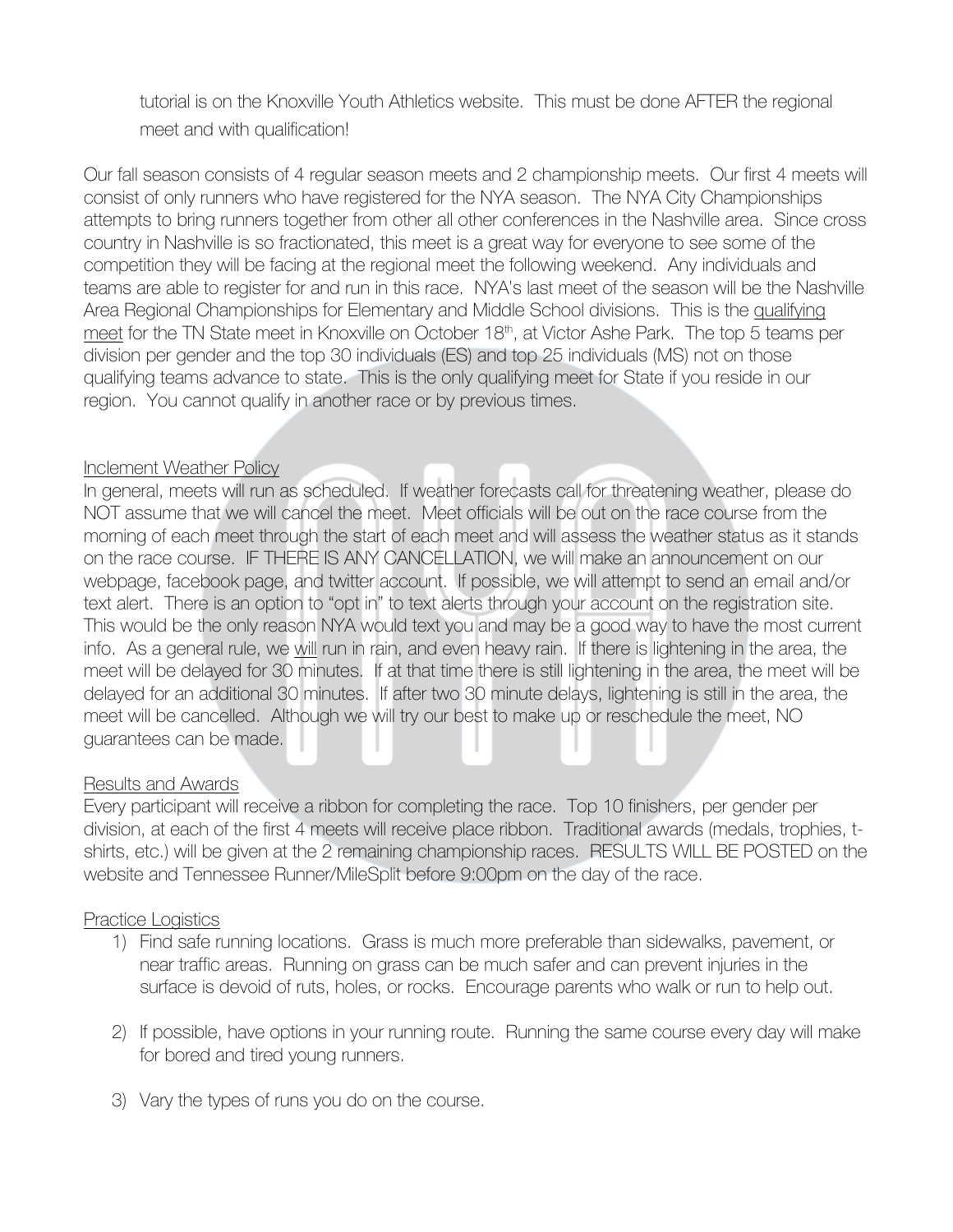- Run some out and backs with the entire team. If someone has to stop, have them stand in place and wait for the group on the way back and jump back in. One fun way to do this is make it a challenge and the last boy or girl to stop wins  $\odot$ .
- Run some continuous relays. Split them up in groups of 2 or 3 and have them race to a point 100 yards and back. Their "rest" is while their teammates are running. Each athlete should be running 3-4 times per race. Have 2 races per practice with a 5-10 break in between. Switch up teams to make it fun.
- Run some loops or circuits. Mark out a 200 to 400 yard circle and have the kids run a loop, walk a loop, then run again. Alternate between running and rest until you have done 6-10 loops. This is known as interval training. Intervals can range from 100 yards to 800 yards at this age level. This can also be done for a prescribed amount of time.
- Run some Fartleks. Fartlek is Swedish for "speed play," and that is exactly what it's all about. Unlike tempo and interval work, fartlek is unstructured and alternates moderate-tohard efforts with easy throughout. After a warmup, you play with speed by running at faster efforts for short periods of time (to that tree, to the sign) followed by easy-effort running to recover. It's fun in a group setting as you can alternate the leader and mix up the pace and time. And in doing so, you reap the mental benefits of being pushed by your buddies through an unpredictable workout. The goal is to keep it free-flowing so you're untethered to the watch or a plan, and to run at harder efforts but not a specific pace.
- Do the centipede. There are many variations of this. This is where the kids run in single file for a certain distance or time and the last athlete in the line is to sprint up to the front on your signal or whistle. To make it fun and keep everyone involved when there are more than 5 kids, bring out a baton and have them pass it backwards. When the last person receives the baton, he/she sprints to the front of the line.
- 4) Be aware of how your runners perform or group up in practice. Always modify your practice to not only meet their state of physical readiness, but also modify for ALL levels of physical capabilities.
- 5) Always have a back up or cancellation plan. What will you do in the event of severe weather, heat, or injury. Let parents know what the plan is and how to reach you.
- 6) Encourage all kids to bring their own water or hydration. Hydration is of vital importance. In the beginning of the season, heat is a major concern and heat related illnesses should be taken seriously. Hydration also helps the body recovery properly after exertion. Please implore upon your athletes the importance of hydration. If practice is directly after school, encourage them to bring a water bottle to school for practice (and maybe a granola bar or something light to eat). Also have their parents bring fluids to pick for after practice.
- 7) FREQUENCY??? There will be a lot of variation in the level of fitness and the level of commitment with your runners and your parents. Find what's right for each athlete. We recommend running 3-4 active days per week at the elementary level ( $3<sup>rd</sup>$ - $5<sup>th</sup>$  grade) and 4-6 active days per week at the middle school level  $(6<sup>th</sup>-8<sup>th</sup>)$  grade). Don't let these numbers scare you! Plenty of kids play other sports during the fall, and those can be counted as 'active days'! The Sunday meets can be considered 'active days' as well! At the elementary level, 1- 2 organized practice days per week is fine. At the middle school level, 2-3 organized practice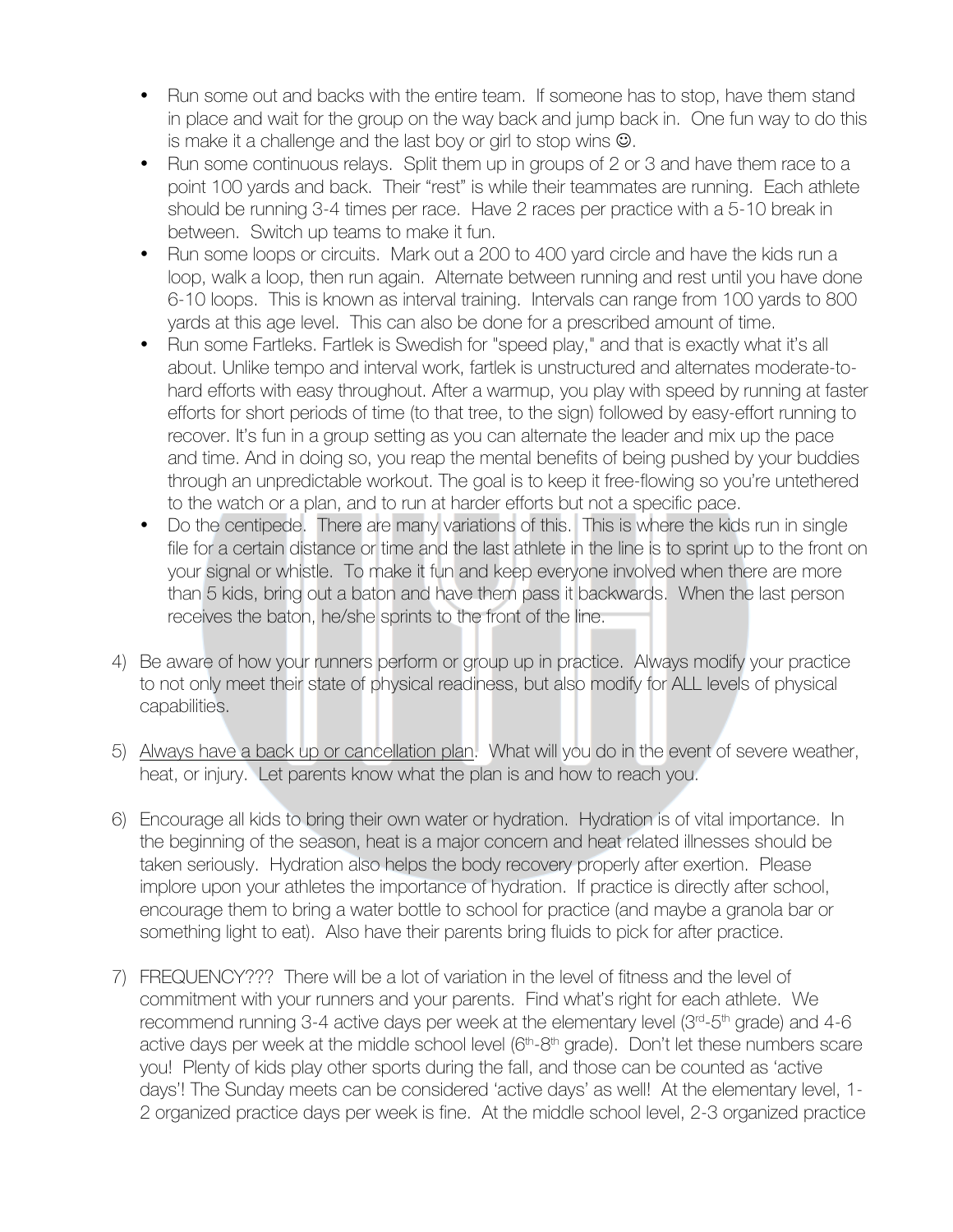days per week is fine. Encourage athletes to run at home with mom or dad, or even do conditioning at home!

8) DISTANCE??? There are a lot of opinions out there. There is also a lot of scientific evidence out there. It is not dangerous or harmful to growth for kids in grades 3-8 to be running consistently. A general rule of thumb in distance running is that athletes need to be able to run 2-3 times their race distance comfortably. We schedule most of our workouts in terms of time and not milage. This prevents kids from running too fast or far and concentrate on how a pace feels. Different paces are used to illicit change in different physiological systems, so adhering to the prescribed pace is important.

#### Initial Practice Goals

- 1) Elementary School learning stretching routine and drills (see webpage). Gradual extension of time or distance run without having to stop. The hardest thing for kids at this age to learn is pace. Get them familiar with not running 'all out' for as long as they can, then stopping. However, make games and relays out of it – keep it fun! We want to get them invested in physical fitness as an activity rather than a competitive sport. It can be fun to be active.
- 2) Middle School here the main goal is to understand your athlete. Some will have been running for a couple of years and some may be beginners. HOWEVER, most have preconceived notions about running that the coach must work to overcome. As a coach you will evaluate form and evaluate fitness level and ability. Group runners together based on fitness level. This builds camaraderie and support. These athletes may be competing with each other (or even against each other) for many years to come.

# Competition – The bottom line

- 1) Manage expectations. For many athletes and parents, the goal is to place in the top X. For others, it is to simply finish. There are many ways to quantify performance without going over the top – all the while, encouraging the entire range of possibilities. Goals and accomplishments can be met week to week at meets as well as at practices. When athletes learn to find these small accomplishments and on a continual basis they will be more successful in the long run. If your runners will stay consistent and realize that success and fitness doesn't come over night, they will set themselves up to have a fun and rewarding season. Stick with it for Success!!
- 2) Time is irrelevant! Place is everything in cross country. Performance/improvement in XC is based on place…from meet to meet and year to year. All XC courses vary in distance and terrain. One mile may take 7:45 to win on one course, while the same effort from the same child may take 6:15 on another course.
- 3) Remember, there is no governing body that has produced an accepted way to certify the distance on a XC course. They are gross estimates, at best. Courses differ in distance, terrain, and degree of difficulty (terrain).
- 4) Educate and engage parents. Get them involved in the sport and supporting EVERYONE out on the course. XC is difficult sport, but one that is very easy to reinforce. Make every child out there feel good about their effort! Also encourage your athletes to come back to and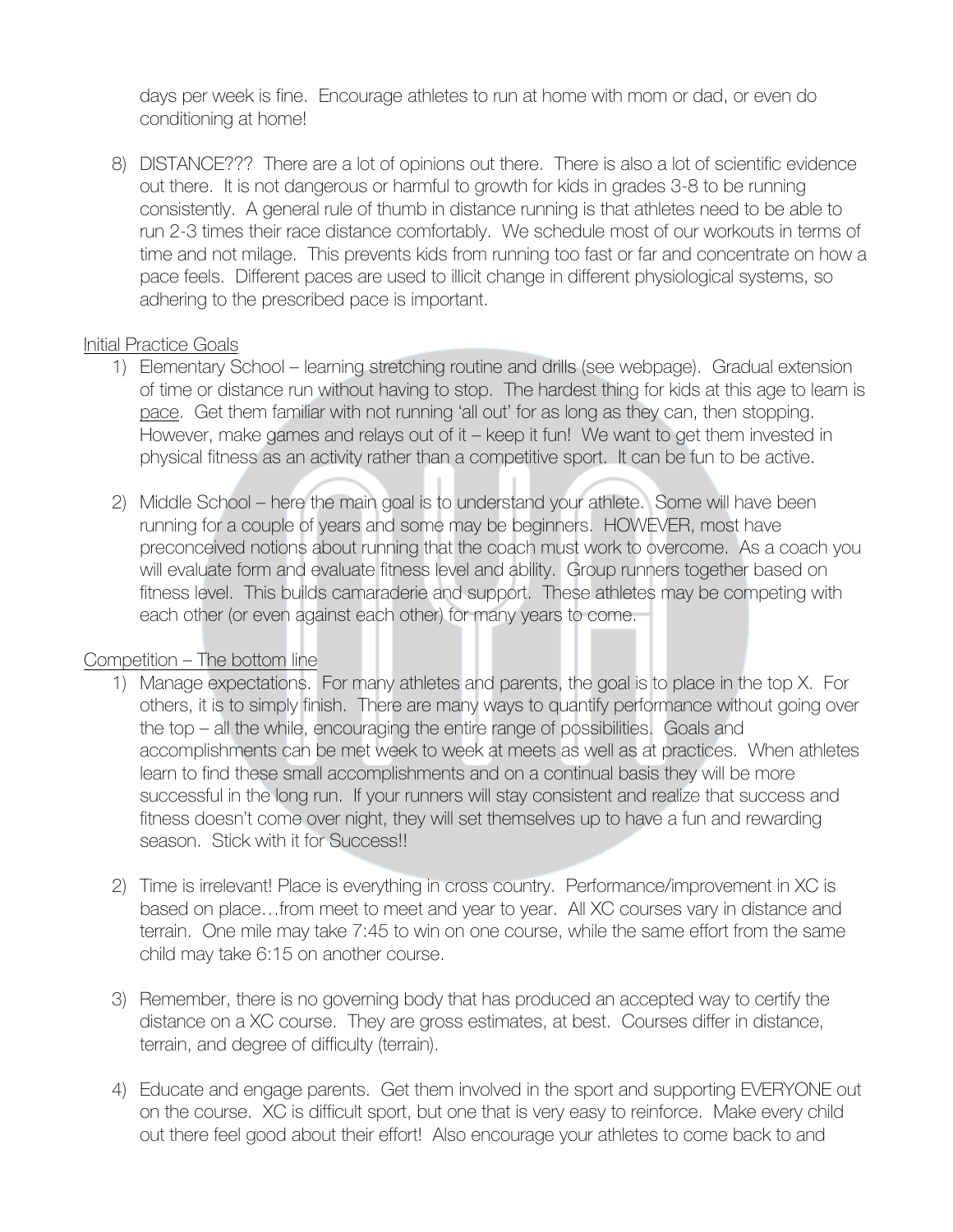cheer on the rest of the runners coming in. This is a great way to teach sportsmanship and camaraderie.

5) The most important thing to instill in your athletes is a love for the sport!

We are so appreciative that you all have decided to give the gift of your time and energy to the children of your community. Running is something that the kids will be able to do for the rest of their lives to be healthy active adults. Know that you all are planting the seeds for many of these kids, and that is such a wonderful thing.

We are always available for anything you all need. Don't hesitate to ask!

-Hollee & Brandon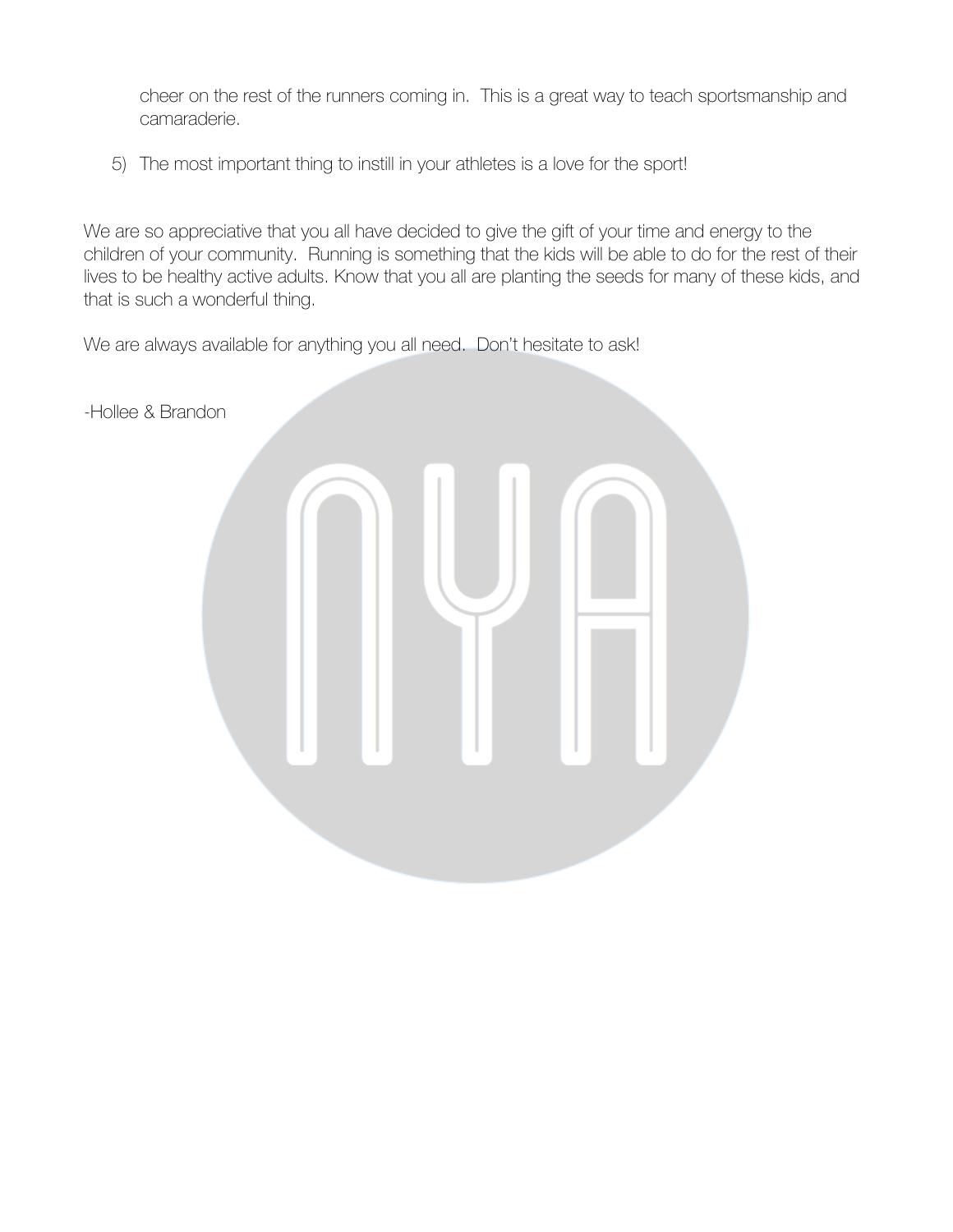#### **Dynamic Flexibility Routine - Done before workout**

5 minute warm up jog

Mark off a 20m line

- Skips with arm circles forward up
- Skips with arm circles backward back
- Sideways skip with arm swing up & back face the same direction
- Leg Cross toe touch up
- Toes in Toes Out back
- Hamstring/Quad Pull up
- Glute Pull back
- Hip Opener Hops up & back
- Frankenstein, walking/skipping up & back
- Calf Raises
- Ankle Rolls
- Cat/Cow
- Hip Swings
- Iron Cross
- Scorpion

### **Form Circuit - Done after form circuit**

- Butt Kicks
- High Knees
- Carioca
- High Skips
- Straight Leg Shuffle
- Walking Lunge
- Bounding
- Backward Run
- A walk/skip
- B skip
- Fast leg

#### **Sample Day 1 Workout**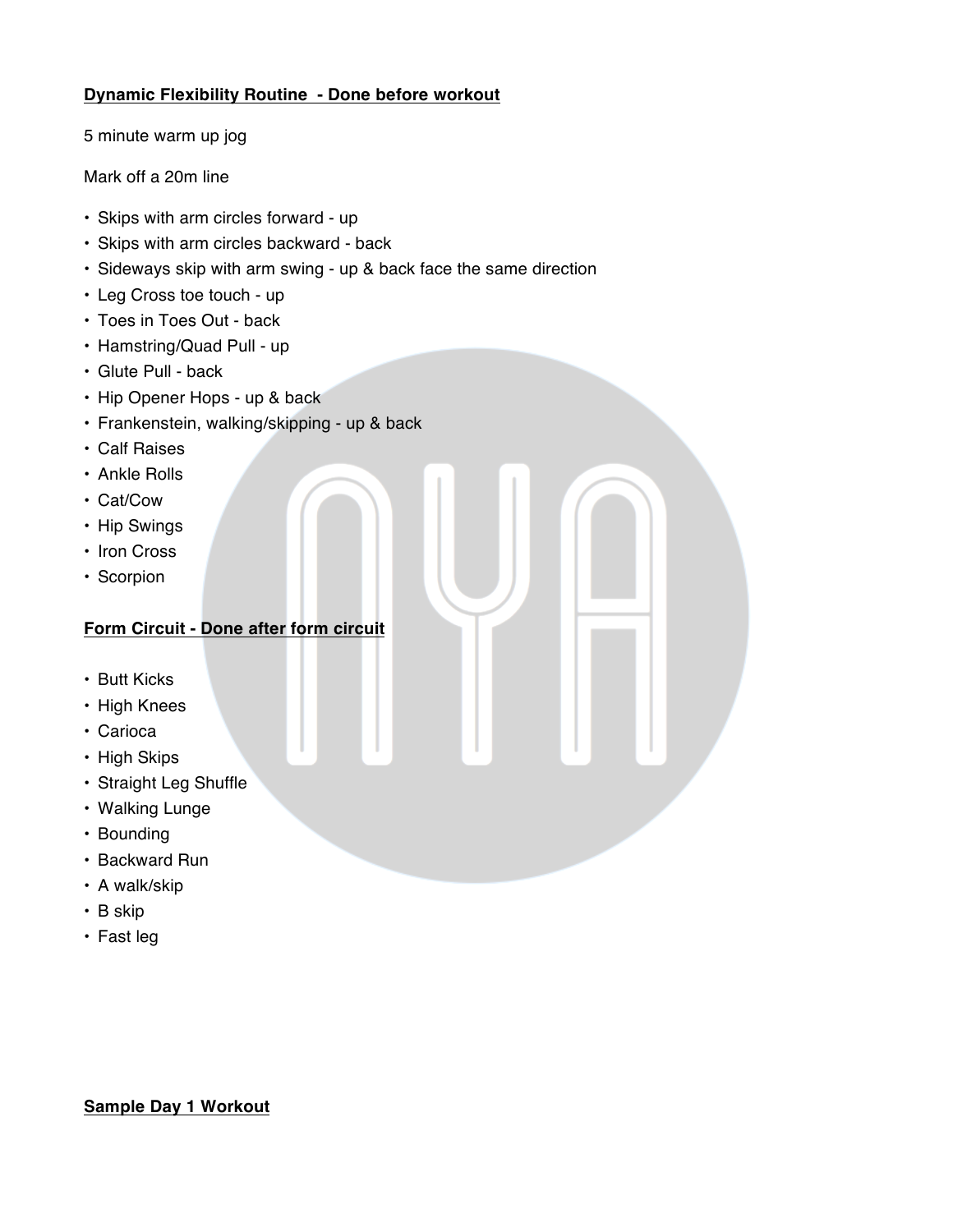5 minute warm up jog

- Calf Raises
- Ankle Rolls
- Cat/Cow
- 50-100m strider
- Hip Swings
- Iron Cross
- 50-100m strider
- Scorpion
- Fast leg
- Skips with arm circles forward up
- Skips with arm circles backward back
- 50-100m strider
- Sideways skip with arm swing up & back face the same direction
- Leg Cross toe touch up
- Toes in Toes Out back
- 50-100m strider
- Hamstring/Quad Pull up
- Glute Pull back
- Hip Opener Hops up & backs
- 50-100m strider
- Frankenstein, walking/skipping up & back
- Butt Kicks
- High Knees
- 50-100m strider
- Carioca
- High Skips
- Straight Leg Shuffle
- 50-100m strider
- Walking Lunge
- Bounding
- Backward Run
- 50-100m strider
- A walk/skip
- B skip

Static Stretching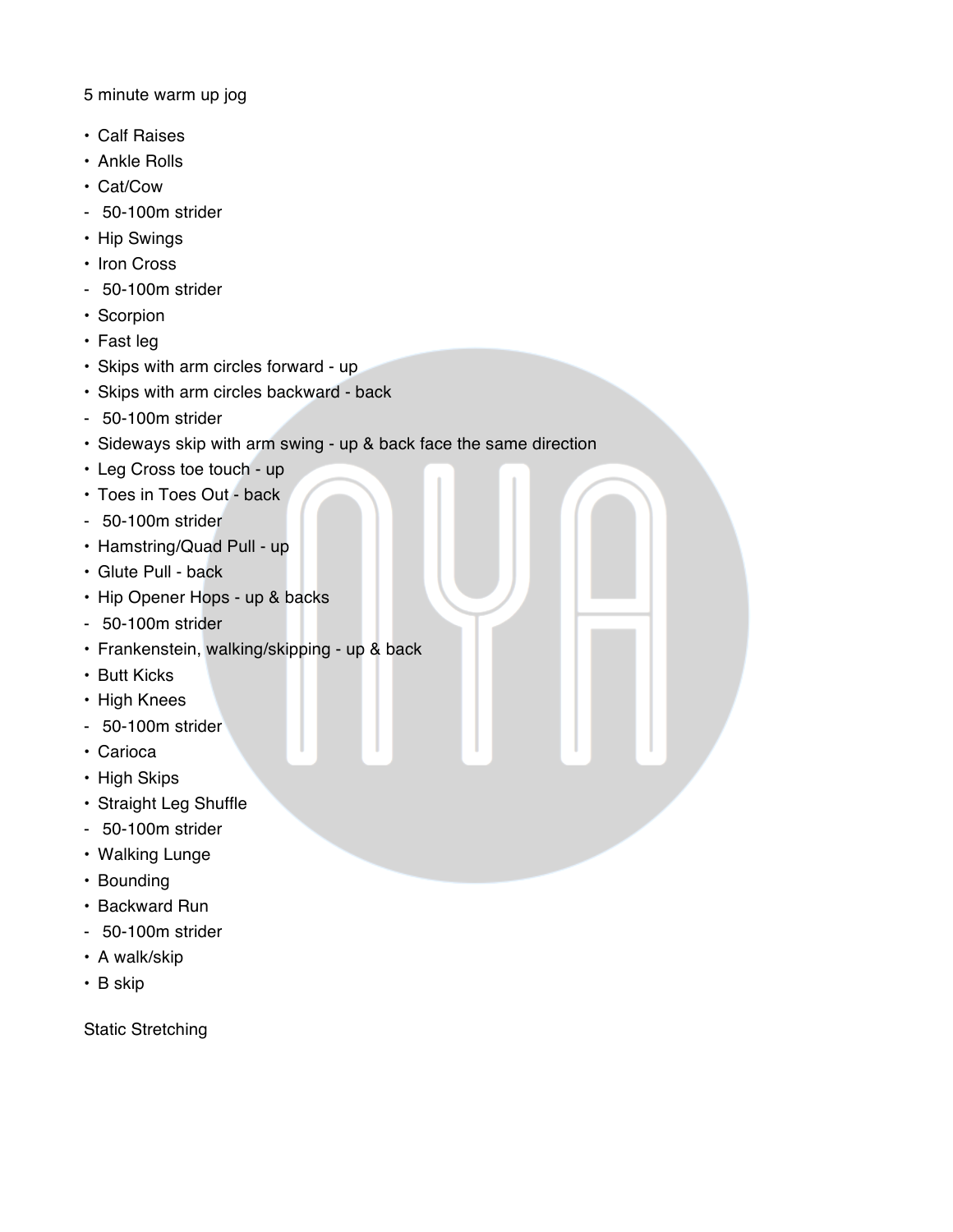## **Static Stretching**

- Butterfly
- Straddle
- 4 Stretch/glute stretch
- Low lunge
- Calf Stretch
- Achilles
- Hamstring stretch
- Quad stretch
- Arm & shoulders

Hold each stretch for 15-20 seconds.

#### **Strength Work**

- V-ups
- Plank
- Crunches
- Sit Ups
- Squats
- Lunges
- Push Ups
- Mason Twist
- Single Leg Squat
- Fire Hydrant
- Donkey Kicks
- Single Leg Bridges
- Monster Walk
- Plié Squat

Always monitor the kids to make sure they have proper form on every rep. Kids should do 8-15 reps (start low and increase as they get stronger) and 2-3 sets. Pick a couple each practice.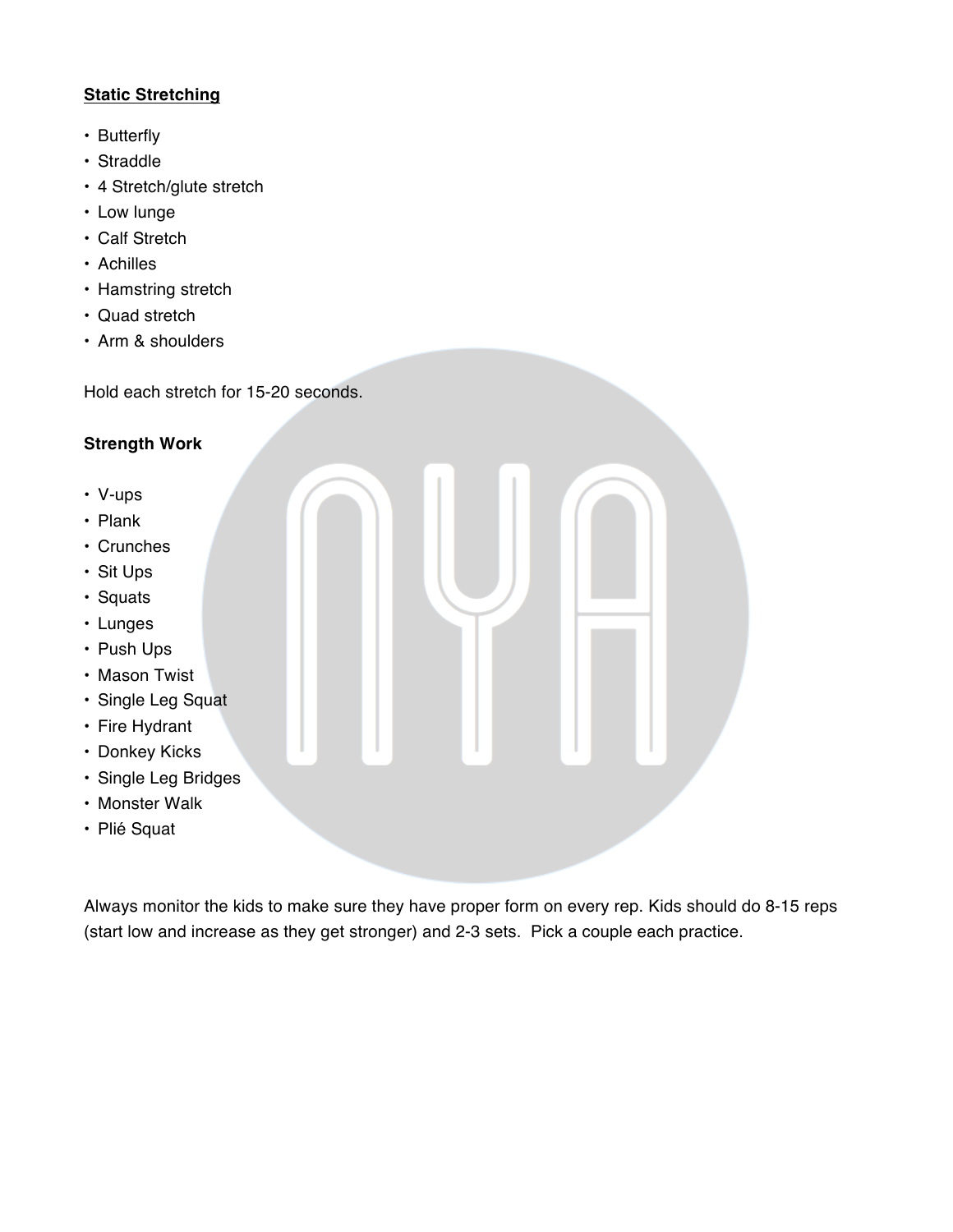| <b>Week</b> | Day 1                                                                                | Day 2                                                                                               | Day 3                                                                                  | Day 4     |
|-------------|--------------------------------------------------------------------------------------|-----------------------------------------------------------------------------------------------------|----------------------------------------------------------------------------------------|-----------|
| Week 1      | Sample day 1<br>workout<br>Stretch                                                   | Warm up jog<br>Dynamic stretching<br>(DS)<br>Form Circuit (FC)<br>20 min jog easy<br>Stretch        | Sample day 1 work<br>out<br>Stretch                                                    |           |
| Week 2      | Warm up jog<br>DS<br>FC<br>20-25 min easy jog<br>Stretch                             | Sample day 1<br>workout<br><b>Stretch</b>                                                           | Warm up jog<br>DS<br>FC<br>20-25 min easy jog<br>3-5 striders of<br>80-100m<br>Stretch |           |
| Week 3      | Warm up jog<br>DS<br><b>FC</b><br>30 sec on/off<br>Strength<br><b>Stretch</b>        | Warm up jog<br>DS<br><b>FC</b><br>25 minute easy jog<br>3-5 striders of<br>80-100m<br>Stretch       | 20-30 minute run<br>at home                                                            | Race Day! |
| Week 4      | Warm up jog<br>DS<br>FC<br>Centipede Run -<br>20 min<br>Strength<br>Stretch          | Warm up jog<br><b>DS</b><br><b>FC</b><br>20-30 min easy jog<br>Strength<br><b>Stretch</b>           | 20-30 minute run<br>at home                                                            | Race Day! |
| Week 5      | Warm up jog<br>DS<br><b>FC</b><br>Hills - $6-8$ $x's$<br>Stretch                     | Warm up jog<br>DS<br>FC<br>2 min race pace 2<br>min rest X's 5 (20<br>minutes)<br><b>Stretch</b>    | 20-35 minute run<br>at home                                                            | Race Day! |
| Week 6      | Warm up jog<br>DS<br><b>FC</b><br>Out & Back<br>Challenge run<br>Strength<br>Stretch | Warm up jog<br><b>DS</b><br>FC<br>20-35 minute easy<br>jog<br>3-5 striders of<br>80-100m<br>Stretch | 20-35 minute run<br>at home                                                            | Race Day! |
| Week 7      | Warm up jog<br>DS<br>FC<br>Fartlek<br>Strength                                       | Warm up jog<br>DS<br>FC<br>Hills - $6-8$ $x's$<br>Stretch                                           | 20-40 minute run<br>at home                                                            | Race Day! |